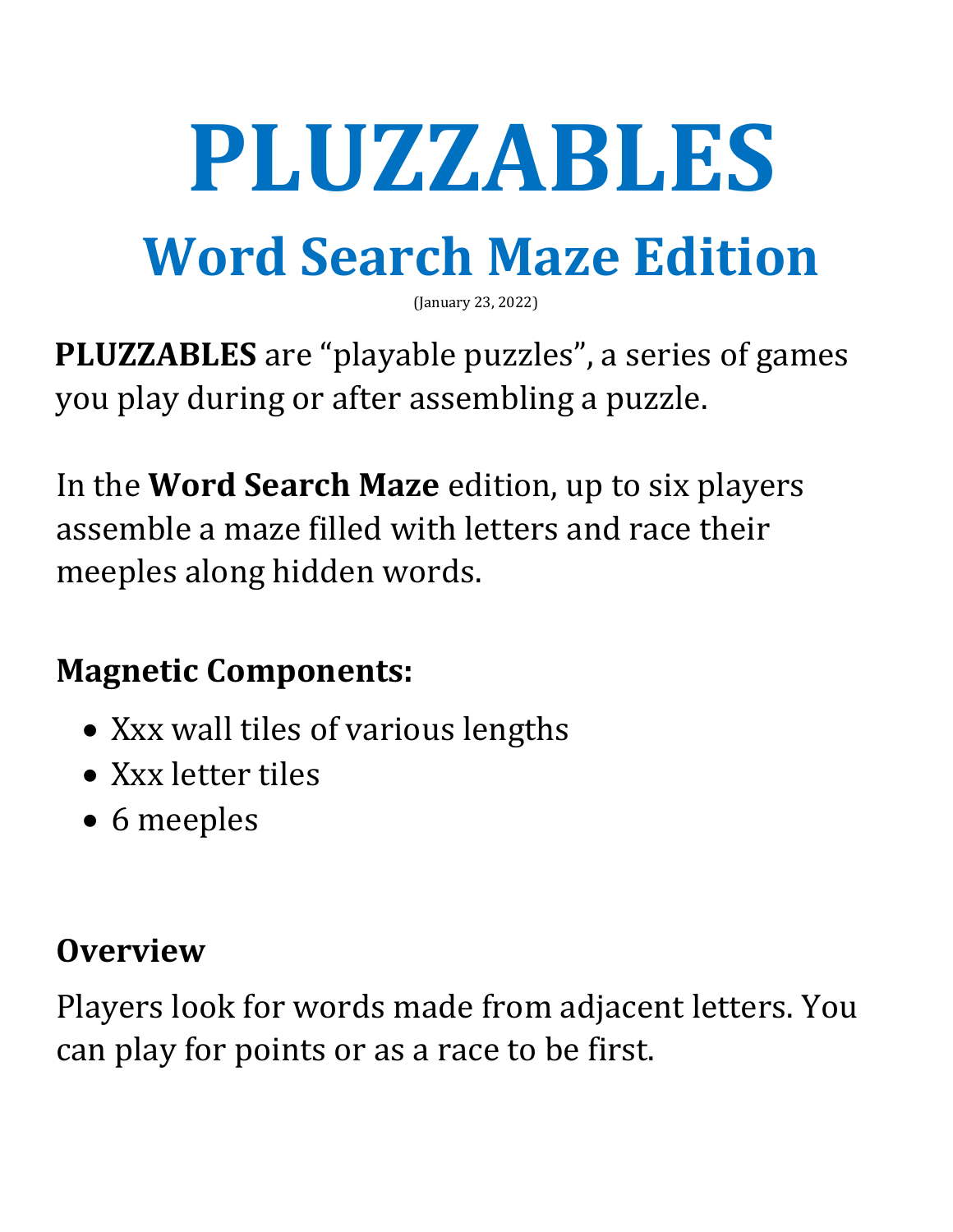## **Setup**

Lay the magnetic receptive sheet on your table.

Cooperatively build one of the following mazes or design your own. For a race, have start and end locations. For continuous play, build a circular track with obstacles.



Give each player a meeple. If racing, place your meeples at the entrance or exit, at opposite ends or all together. If playing for points, place your meeples anywhere, designate a scorekeeper and agree upon a target score.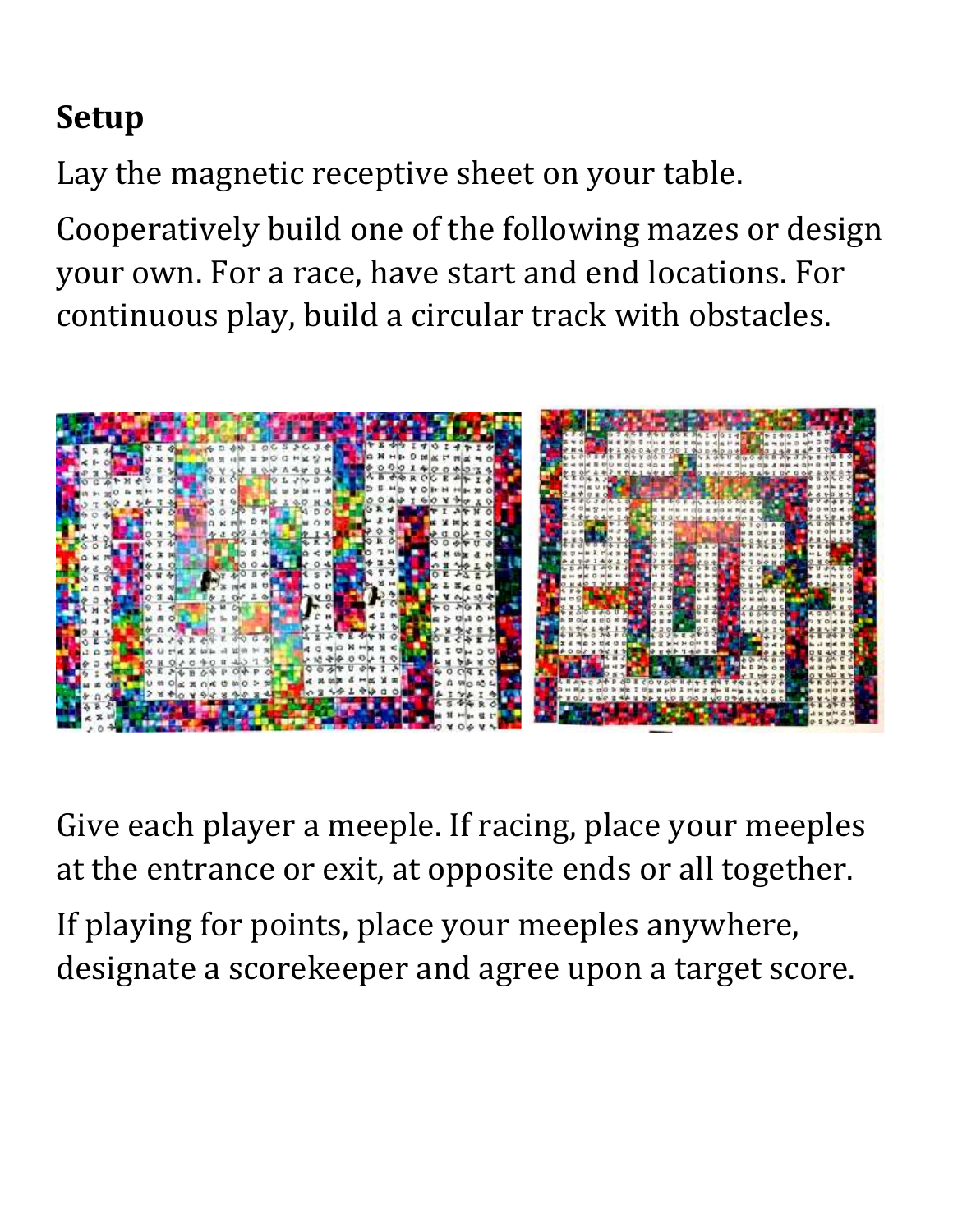#### **Game Play**

In turn, each player performs the following:

- 1. From their current meeple's location, look for a word from continuously adjacent letters.
- 2. Call out the word found.
- 3. Move your meeple to the last letter found.

If scoring, advance your score by the number of letters in the word formed.

# **Finding Words**

Here are some examples of finding hidden words. The meeples start location is in green. The final location is in blue.

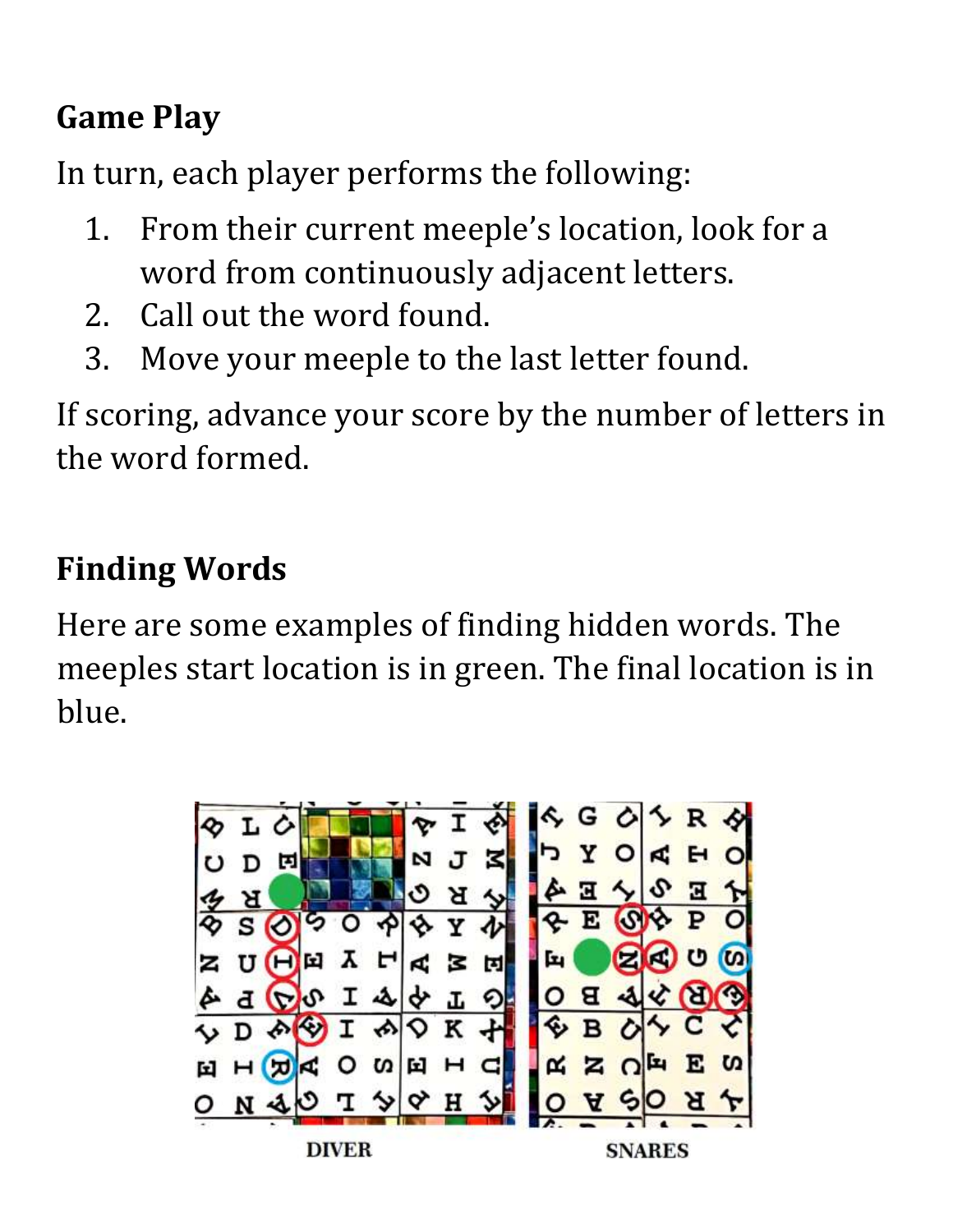#### **No Word Possible**

If you can't make a word, move your meeple to any adjacent letter.

#### **Rotating Tiles**

Instead of moving, you may rotate one adjacent tile and wait for your next turn to move. Use this technique when you can't make a word or when you see a really good scoring word is within reach.

#### **Winning the Game**

With continuous play, the first player to match or exceed the target score is the winner.

When racing, the first player to reach the last tile in the maze is the winner.

## **Playing Again**

Before playing again, swap a bunch of letter tiles to create new hidden words. Rearrange the maze as well.